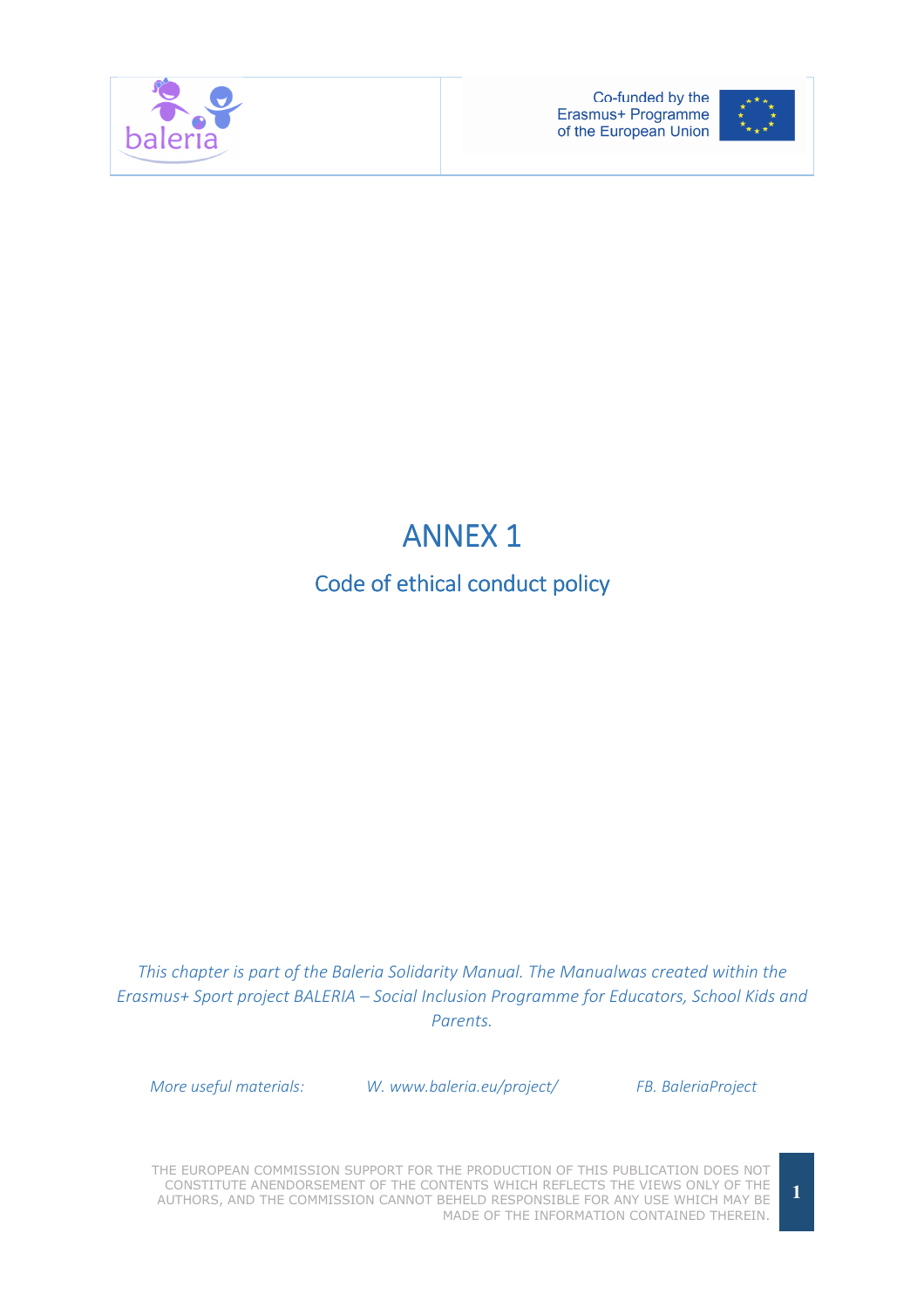



# Code of Ethical Conduct Policy

An Organization, working for the empowerment of people in a society, is steered for upholding the highest legal, ethical, and moral standards. This can be achieved by careful observance of all applicable laws and regulations, as well as the highest standards of conduct and personal ethics through:

- Promoting a climate of mutual trust, respect, and teamwork,
- Avoiding personal and conflicts of interest.

#### 1. Relationship Policies

#### Specific Responsibilities for the administration:

1. To promote the vision and ideals of the Organization among members, staff, and other associated organizations.

2. To ensure that the Organization has a long term strategy to achieve its vision and encourage principals in their engagement with Solidarity, education, health, sportive, and cultural projects.

- 3. To maintain official records/documents and ensure compliance with legal regulations.
- 4. To develop proposals for projects that could attract new funding.
- 5. To develop relationships through regular communications and reporting.
- 6. To promote fundraising events and collaborating with Associates partners as needed.

## Specific Tasks:

- 1. Promotion of the mission and values of Solidarity
- 2. Setting attainable targets for fundraising each year
- 3. Promoting Solidarity fundraising events and attending such profile events as required.
- 4. Maintaining a responsible overview of the activities.
- 5. Developing proposals for projects that could attract new funding.

6. Maintaining a transparent relationship with donor and reporting back on the expenditure of money.

7. Recording of all expenses, supported by receipts, incurred in carrying out the work of fundraising and send receipts as needed.